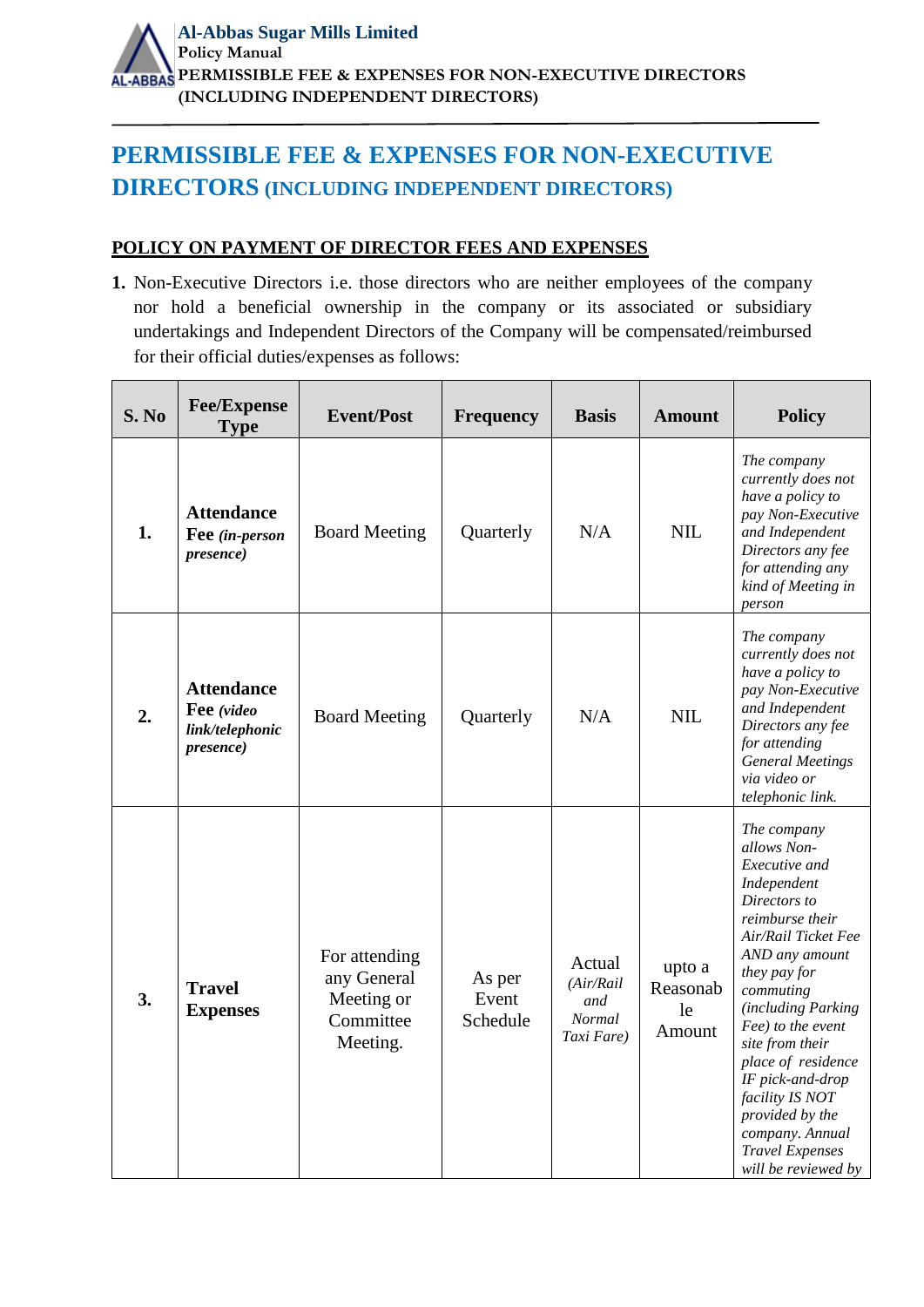

| S. No            | <b>Fee/Expense</b><br><b>Type</b>                                                      | <b>Event/Post</b>                                                   | <b>Frequency</b>            | <b>Basis</b> | <b>Amount</b>                                                                             | <b>Policy</b>                                                                                                                                                                                                                                                                                                                                                                                      |
|------------------|----------------------------------------------------------------------------------------|---------------------------------------------------------------------|-----------------------------|--------------|-------------------------------------------------------------------------------------------|----------------------------------------------------------------------------------------------------------------------------------------------------------------------------------------------------------------------------------------------------------------------------------------------------------------------------------------------------------------------------------------------------|
|                  |                                                                                        |                                                                     |                             |              |                                                                                           | the Chairman BoD<br>and the Chairman<br>Audit Committee<br>for<br>reasonableness.                                                                                                                                                                                                                                                                                                                  |
| $\overline{4}$ . | <b>Boarding &amp;</b><br>Lodging<br><b>Expenses</b>                                    | For attending<br>any General<br>Meeting or<br>Committee<br>Meeting. | As per<br>Event<br>Schedule | Actual       | upto a<br>Reasonab<br>le<br>Amount                                                        | The company<br>allows Non-<br>Executive and<br>Independent<br>Directors to<br>reimburse their<br>Boarding &<br><b>Lodging Expenses</b><br>(like hotel stay and<br>meals charges etc)<br>upto a reasonable<br>amount by the<br>company. Annual<br>Boarding &<br>Loadging<br>Expenses will be<br>reviewed by the<br>Chairman BoD<br>and the Chairman<br><b>Audit Committee</b><br>for reasonableness |
| 5.               | <b>Fuel</b><br><b>Expense</b><br>(applicable only<br>to the<br>Chairman)               | Commuting for<br>any official<br>business of the<br>company         | As per<br>Event<br>Schedule | Actual       | Litres (no<br>limit on<br>amount or<br><i>quantity</i> )                                  | The company<br>provides smart<br>fleet cards (having<br>a maximum limit<br>for the petrol<br>quantity refills) to<br>the Chairman.                                                                                                                                                                                                                                                                 |
| 6.               | Driver's<br><b>Salary</b><br><b>Expense</b><br>(applicable only<br>to the<br>Chairman) | Official expense<br>of Chairman<br><b>BoD</b>                       | Monthly                     | Actual       | As per<br>Market<br>Salary<br>Rates<br>$($ <i>upto a</i><br>reasonable<br><i>amount</i> ) | The company pays<br>for the driver's<br>salary of the<br>Chairman of the<br><b>BoD</b> (currently<br>Rs.22K is being<br>paid as driver's<br>salary to the<br>Chairman)                                                                                                                                                                                                                             |

**2.** To qualify for reimbursement, all eligible expenses incurred must be submitted for payment to the company within 12 months of the date that the expenses were incurred. This requirement may be waived, at the discretion of the Chairman in the event of an error or omission.